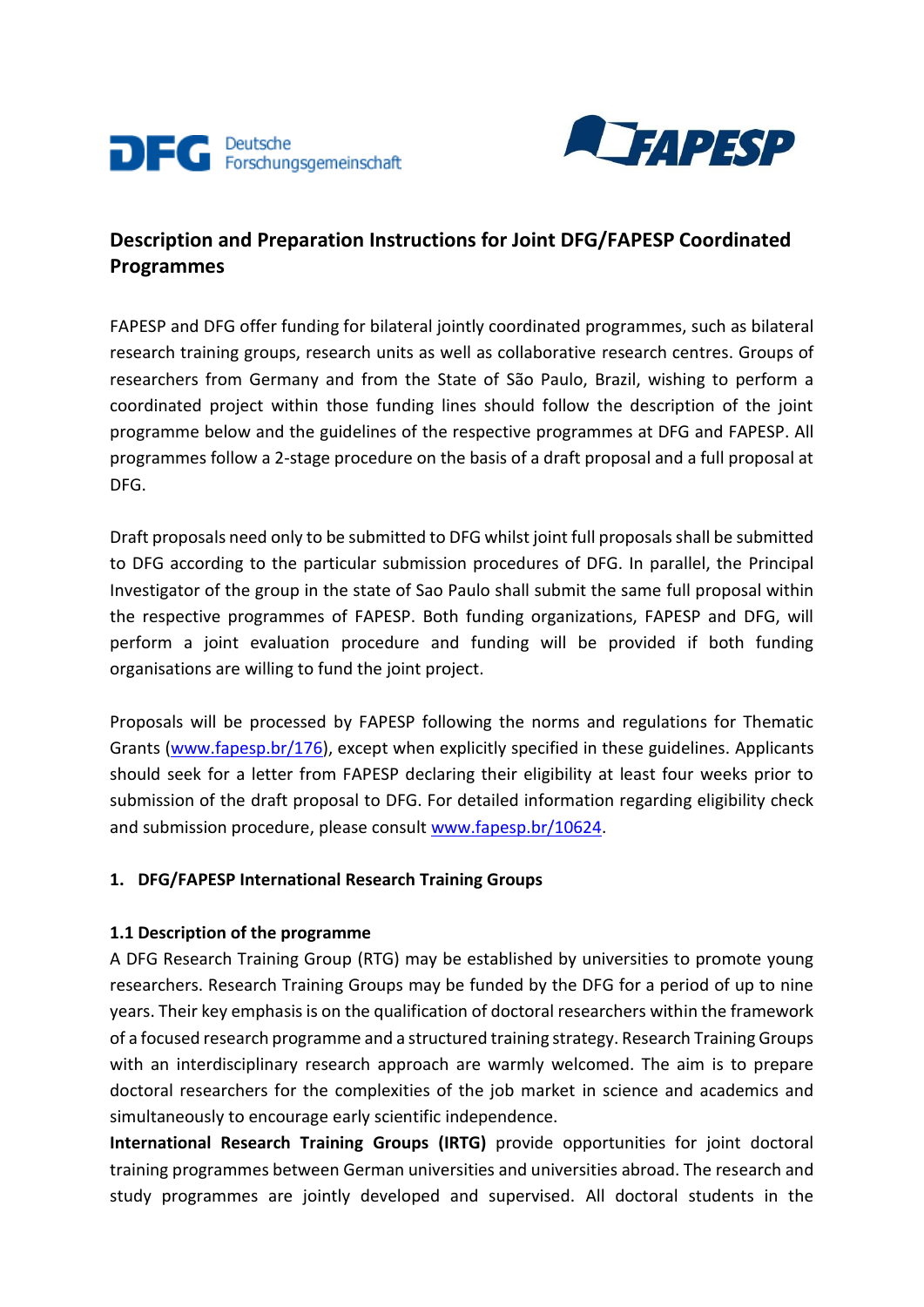programme complete an extended research stay (on average six months) at the respective partner institution.

In case of both DFG and FAPESP approve funding for an IRTG, DFG will only fund the projectspecific costs incurred by the German partner university. FAPESP will only fund the partner group from the state of São Paulo.

Programme description at DFG:

http://www.dfg.de/en/research\_funding/programmes/coordinated\_programmes/research training groups/index.html. For the distinction between Research Training Groups and International Research Training Groups, please consult the "Guidelines for **Differentiating International Research Training Groups** from Research Training Groups", [http://www.dfg.de/formulare/1\\_312/1\\_312\\_en.pdf.](http://www.dfg.de/formulare/1_312/1_312_en.pdf)

### **1.2 Preparation Instructions**

Proposals for an International Research Training Group shall be prepared according to the guidelines of the DFG programme. Preparation and evaluation of International Research Training Group proposals follow a 2-step procedure involving a draft proposal and a full proposal.

A **draft proposal** is prepared according to the DFG IRTG guidelines below. It contains an outline of the research programme, the training and supervision concept as well as the research environment at the university.

It should be signed by the German spokesperson and the German university as well as by the Principal Investigator from the State of Sao Paulo.

### *Relevant DFG-forms and guidelines*

1.303 EN **Draft Proposal Preparation** Instructions for RTG/IRTG [http://www.dfg.de/formulare/1\\_303/1\\_303\\_en.pdf](http://www.dfg.de/formulare/1_303/1_303_en.pdf)

FAPESP will not perform an analysis of the Draft Proposal. Consequently, **the Draft Proposal should not be submitted** to FAPESP. The applicants from the state of São Paulo, however, must undergo an eligibility analysis. So, at least 4 weeks prior to submitting the draft proposal to DFG, applicants from the state of São Paulo should seek a letter from FAPESP declaring their eligibility, according to instructions to be found at: [www.fapesp.br/10624](http://www.fapesp.br/10624).

The **Full Proposal**shall be prepared according to the DFG guidelines for International Research Training Groups. It describes in detail the research programme, the training and supervision concept as well as the research environment of the IRTG. It should be signed by the German spokesperson and the German university as well as by the Principal Investigator from the State of São Paulo.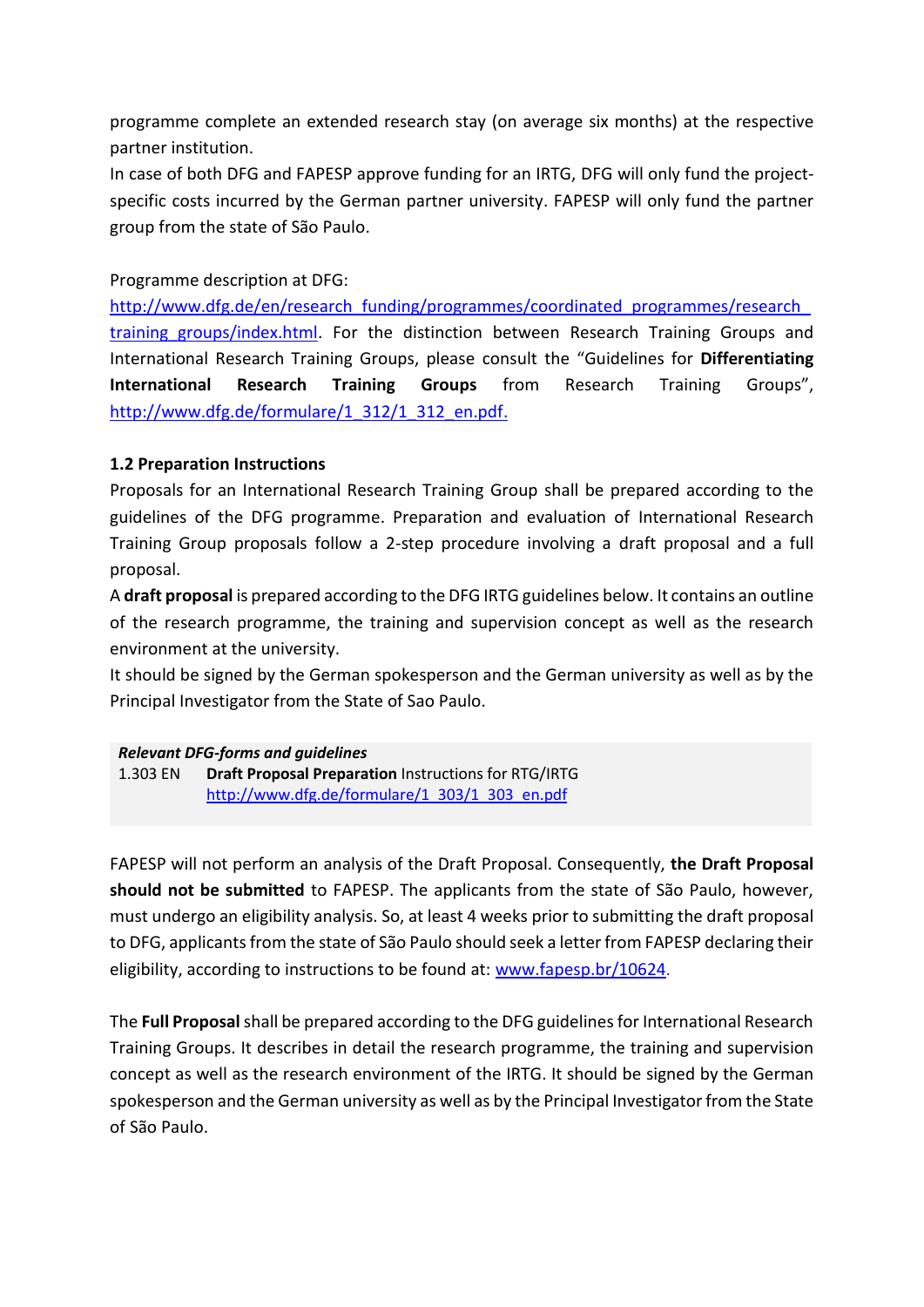#### *Relevant DFG-forms and guidelines*

54.05 EN **Proposal Preparation Instructions** for Research Training Groups and International Research Training Groups [http://www.dfg.de/formulare/54\\_05/54\\_05\\_en.pdf](http://www.dfg.de/formulare/54_05/54_05_en.pdf)

#### *Relevant FAPESP-forms and guidelines*

Guidelines for submitting full proposals to FAPESP are available at [www.fapesp.br/10624](http://www.fapesp.br/10624)

#### **1.3 Submission Instructions**

1.3.1 Submission to DFG:

The draft proposal and the full proposal shall be submitted to DFG by the German university according to the standard submission procedures for Research Training Groups at DFG. The eligibility criteria of the programme Research Training Groups at DFG apply. The submission of the full proposal should take place simultaneously with the submission to FAPESP by the partners from São Paulo.

#### 1.3.2 Submission to FAPESP:

Applicants from the State of São Paulo must submit the full joint proposal and additional formal documents as required by FAPESP within the Thematic Project Research Grant, according to the guidelines available at [www.fapesp.br/10624.](http://www.fapesp.br/10624) The submission should take place simultaneously with the submission to DFG by the German partners.

### **2. DFG/FAPESP Research Units**

#### **2.1 Description of the programme**

A Research Unit is made up of a team of researchers working together on a research project, which, in terms of thematic focus, duration and finances, extends beyond the funding options available under the Individual Grants Programmes of DFG or Regular Research Projects at FAPESP. Research Units provide the staff and material resources required for carrying out intensive, medium-term cooperative projects, generally up to six years. Research Units often contribute to establishing new research directions. Funding opportunities for Research Units are subject to the same principles as research grants. At FAPESP the programme "Research Unit" is similar to the Thematic Project Research Grant.

Apart from an excellent scientific expertise of the involved scientists on each side, **DFG/FAPESP Research Units** require an established collaboration between the researchers involved and must demonstrate an added value of the collaboration over and above what could be achieved individually. The joint programme requires a coordinator in each country. In case of a positive evaluation, DFG and FAPESP may provide funding for the research consortia performing research in the respective countries.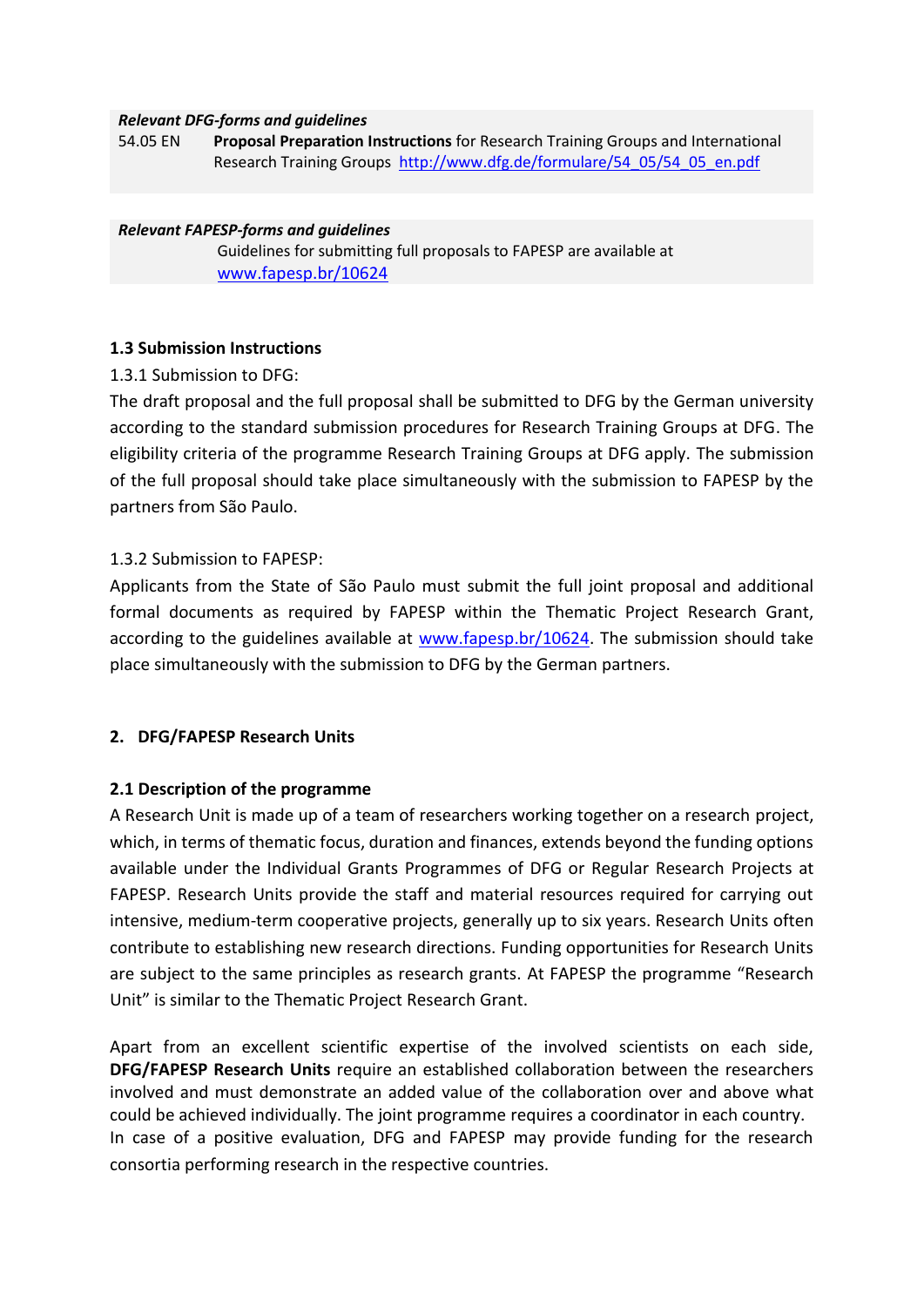Programme description at DFG:

http://www.dfg.de/en/research\_funding/programmes/coordinated\_programmes/research [units/index.html](http://www.dfg.de/en/research_funding/programmes/coordinated_programmes/research_units/index.html)

# **2.2 Preparation Instructions**

Proposals for a Research Unit shall be prepared according to the guidelines of the DFG programme. Preparation and evaluation of research units follow a 2-step procedure involving a draft proposal and a full proposal.

A **draft proposal** shall be prepared according to the DFG guidelines for research units as can be found below. It contains an outline of the research programme (approximately 10 pages) and includes a summary for each of the proposed individual projects (1-2 pages each).

### *Relevant DFG-forms and guidelines*

| 50.04 EN | <b>Draft Proposal Preparation Instructions for Research Units</b> |
|----------|-------------------------------------------------------------------|
|          | http://www.dfg.de/formulare/50 04/50 04 en.pdf                    |
| 54.03 EN | http://www.dfg.de/formulare/54 03/54 03 en.pdf                    |

FAPESP will not perform an analysis of the Draft Proposal. Consequently, **the Draft Proposal should not be submitted** to FAPESP. The applicants from the state of São Paulo, however, must undergo an eligibility analysis. So, at least 4 weeks prior to submitting the draft proposal to DFG, applicants from the state of São Paulo should seek a letter from FAPESP declaring their eligibility, according to instructions to be found at [www.fapesp.br/10624](http://www.fapesp.br/10624) .

The joint **full proposal** shall contain all sub-projects submitted by researchers from Germany and from the State of São Paulo. Applicants applying to DFG prepare their individual projects (20 pages each) as well as the frame of the research unit according to the guidelines of the Research Units programme of DFG. Applicants to FAPESP can participate with one Thematic Project. All the projects prepared by researchers from Germany and from the State of São Paulo that will build the joint full proposal of the research unit have to be submitted to DFG and FAPESP. A prerequisite for the submission of a full proposal is a positive evaluation of the draft proposal and the invitation to submit a full proposal.

### *Relevant DFG-forms and guidelines*

| 54.01 EN | <b>Proposal Preparation Instructions for Research Units</b>      |
|----------|------------------------------------------------------------------|
|          | http://www.dfg.de/formulare/54 01/54 01 en.pdf                   |
| 53.02 EN | <b>Project Description - Coordination Proposal Research Unit</b> |
|          | http://www.dfg.de/formulare/53 02 elan/53 02 en elan.rtf         |

### *Relevant FAPESP-forms and guidelines*

Guidelines for submitting full proposals to FAPESP are available at [www.fapesp.br/10624](http://www.fapesp.br/10624)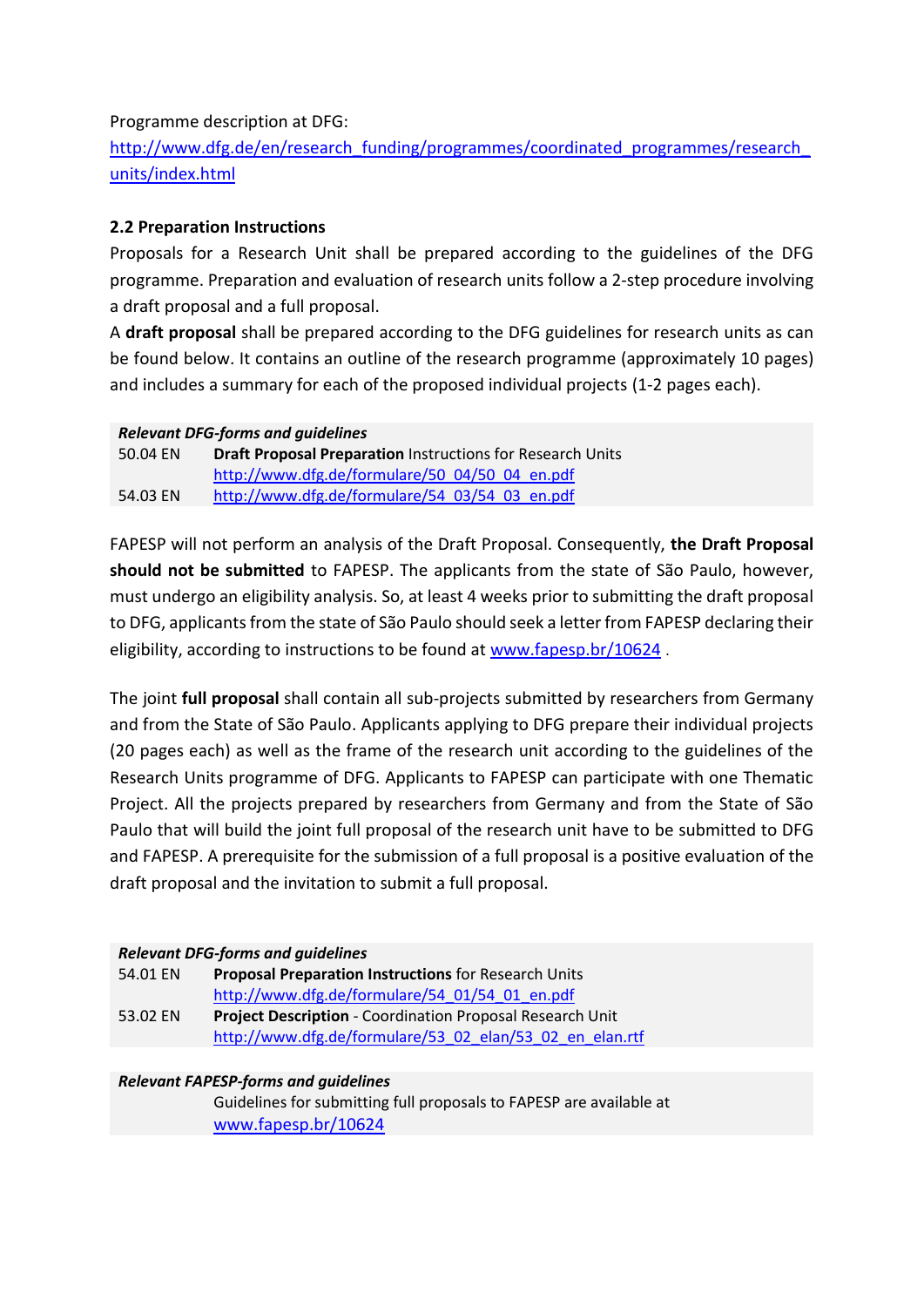### **2.3 Submission Instructions**

# 2.3.1 Submission to DFG:

The draft proposal and the full proposal shall be submitted to DFG by the German spokesperson of the group according to the standard submission procedures for Research Units at DFG. The eligibility criteria of the programme Research Units at DFG apply. The submission of the full proposal should take place simultaneously with the submission to FAPESP by the partners from São Paulo.

# 2.3.2 Submission to FAPESP:

Applicants from the State of São Paulo must submit the joint proposal and additional formal documents as required by FAPESP within the Thematic Project Research Grant, according to the guidelines available at [www.fapesp.br/10624.](http://www.fapesp.br/10624) The submission should take place simultaneously with the submission to DFG by the German partners.

# **3. DFG/FAPESP Collaborative Research Centres**

# **3.1 Description of the programme Collaborative Research Centres**

Collaborative Research Centres (CRC) funded by DFG are long-term university-based research institutions, established for up to three four-year funding periods , in which researchers work together within a multidisciplinary research programme. They allow researchers to tackle innovative, challenging, complex and long-term research undertakings through the coordination and concentration of individuals and resources within the applicant universities. They therefore enable institutional priority area development and structural development. Cooperation with non-university research institutions are expressly encouraged. Collaborative Research Centres consist of a large number of projects. The number and scope of these projects depend on the research programme. Individual projects are led by one researcher or jointly by several researchers. For DFG/FAPESP Collaborative Research Centres the integration of universities and projects at research institutions in the state of São Paulo is intended. Prerequisites for their integration are the scientific excellence of the projects in question and their logical thematic relationship to the overall concept as well as a high level of benefit for the Collaborative Research Centre (CRC).

Apart from an excellent scientific expertise of the involved scientists on each side, **DFG/FAPESP Collaborative Research Centres** require an established collaboration between the researchers involved and must demonstrate a benefit of the collaboration over and above what could be achieved individually. The joint programme requires a coordinator in each country.

In case of both, DFG and FAPESP, approve funding for a DFG/FAPESP Collaborative Research Centre, DFG will only fund the project-specific costs incurred by the German partner university. FAPESP will only fund the partner group from the state of São Paulo.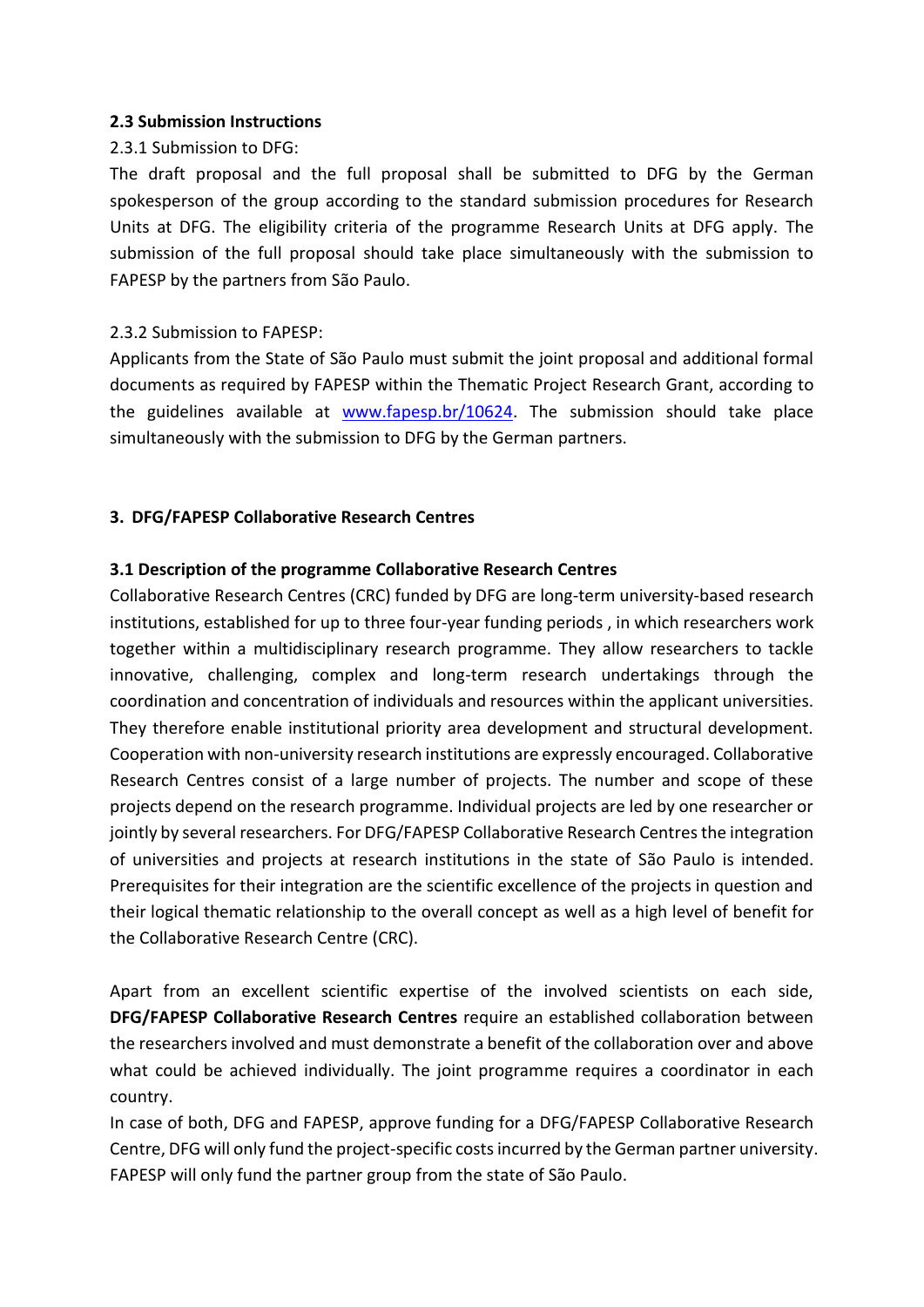### Programme description at DFG:

[http://www.dfg.de/en/research\\_funding/programmes/coordinated\\_programmes/collaborat](http://www.dfg.de/en/research_funding/programmes/coordinated_programmes/collaborative_research_centres/index.html) ive research centres/index.html

# **3.2 Preparation Instructions**

Proposals for a DFG/FAPESP Collaborative Research Centre shall be prepared according to the guidelines of the DFG programme. Decisions on the establishment and funding follow a twostage process involving a draft proposal and a full proposal.

A **draft proposal** is prepared according to the DFG guidelines for Collaborative Research Centres as can be found below. The draft proposal should include the common objective and the common work programme, the current state of the research, the institutional conditions, as well as the planned projects and how they will network.

#### *Relevant DFG-forms and guidelines*

60.003 EN **Draft Proposal Preparation** Instructions for Collaborative Research Centres [http://www.dfg.de/formulare/60\\_003e/index.jsp](http://www.dfg.de/formulare/60_003e/index.jsp) 60.01 EN [http://www.dfg.de/formulare/60\\_01/index.jsp](http://www.dfg.de/formulare/60_01/index.jsp)

FAPESP will not perform an analysis of the Draft Proposal. Consequently, **the Draft Proposal should not be submitted** to FAPESP. The applicants from the state of São Paulo, however, must undergo an eligibility analysis. So, at least 4 weeks prior to submitting the draft proposal to DFG, applicants from the state of São Paulo should seek a letter from FAPESP declaring their eligibility, according to instructions to be found at: [www.fapesp.br/10624](http://www.fapesp.br/10624).

The joint **full proposal** shall contain all German and Brazilian project proposals. Applicants applying to DFG prepare their individual projects as well as the frame of the collaborative Research Centre according to the guidelines of the CRC programme of DFG. Applicants to FAPESP can participate with one Thematic Project. All the projects prepared by researchers from Germany and from the State of São Paulo that build the joint full proposal of the CRC have to be submitted to DFG and FAPESP. A prerequisite for the submission of a full proposal is a positive evaluation of the draft proposal and the invitation to submit a full proposal.

### *Relevant DFG-forms and guidelines*

| 50.06 EN  | <b>Guidelines</b> for Collaborative Research Centres                        |
|-----------|-----------------------------------------------------------------------------|
|           | http://www.dfg.de/formulare/50 06/50 06 en.pdf                              |
| 60.011 EN | <b>Guidelines Proposal Submission - Coordination Proposal Research Unit</b> |
|           | http://www.dfg.de/formulare/60 011/60 011 en.pdf                            |

### *Relevant FAPESP-forms and guidelines*

Guidelines for submitting full proposals to FAPESP are available at [www.fapesp.br/10624](http://www.fapesp.br/10624)